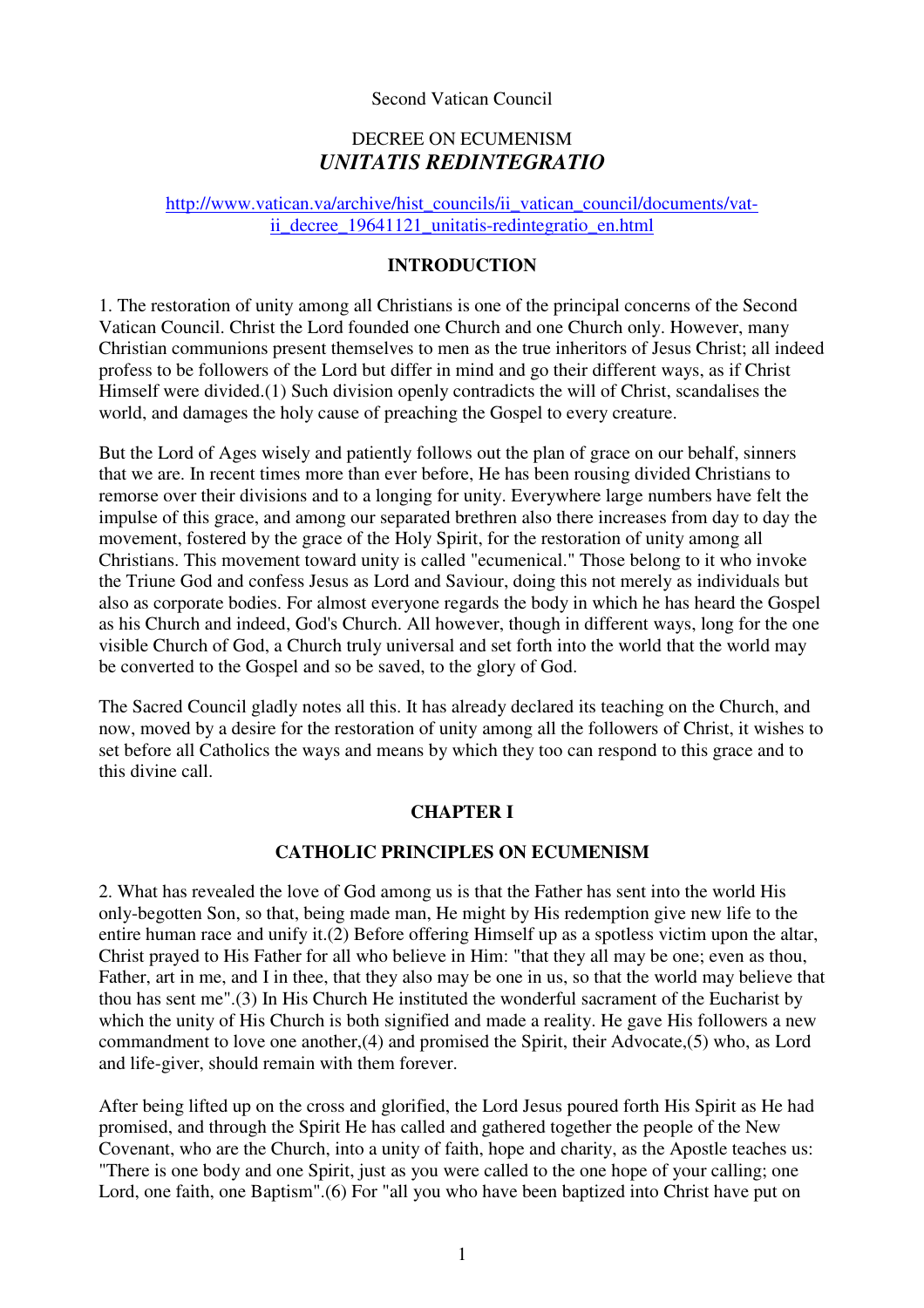Christ ... for you are all one in Christ Jesus".(7) It is the Holy Spirit, dwelling in those who believe and pervading and ruling over the Church as a whole, who brings about that wonderful communion of the faithful. He brings them into intimate union with Christ, so that He is the principle of the Church's unity. The distribution of graces and offices is His work too,(8) enriching the Church of Jesus Christ with different functions "in order to equip the saints for the work of service, so as to build up the body of Christ".(9)

In order to establish this His holy Church everywhere in the world till the end of time, Christ entrusted to the College of the Twelve the task of teaching, ruling and sanctifying.(10) Among their number He selected Peter, and after his confession of faith determined that on him He would build His Church. Also to Peter He promised the keys of the kingdom of heaven,(11) and after His profession of love, entrusted all His sheep to him to be confirmed in faith(12) and shepherded in perfect unity.(13) Christ Jesus Himself was forever to remain the chief cornerstone (14) and shepherd of our souls.(15)

Jesus Christ, then, willed that the apostles and their successors -the bishops with Peter's successor at their head-should preach the Gospel faithfully, administer the sacraments, and rule the Church in love. It is thus, under the action of the Holy Spirit, that Christ wills His people to increase, and He perfects His people's fellowship in unity: in their confessing the one faith, celebrating divine worship in common, and keeping the fraternal harmony of the family of God.

The Church, then, is God's only flock; it is like a standard lifted high for the nations to see it:(16) for it serves all mankind through the Gospel of peace(17) as it makes its pilgrim way in hope toward the goal of the fatherland above.(18)

This is the sacred mystery of the unity of the Church, in Christ and through Christ, the Holy Spirit energising its various functions. It is a mystery that finds its highest exemplar and source in the unity of the Persons of the Trinity: the Father and the Son in the Holy Spirit, one God.

3. Even in the beginnings of this one and only Church of God there arose certain rifts,(19) which the Apostle strongly condemned.(20) But in subsequent centuries much more serious dissensions made their appearance and quite large communities came to be separated from full communion with the Catholic Church-for which, often enough, men of both sides were to blame. The children who are born into these Communities and who grow up believing in Christ cannot be accused of the sin involved in the separation, and the Catholic Church embraces upon them as brothers, with respect and affection. For men who believe in Christ and have been truly baptised are in communion with the Catholic Church even though this communion is imperfect. The differences that exist in varying degrees between them and the Catholic Church—whether in doctrine and sometimes in discipline, or concerning the structure of the Church—do indeed create many obstacles, sometimes serious ones, to full ecclesiastical communion. The ecumenical movement is striving to overcome these obstacles. But even in spite of them it remains true that all who have been justified by faith in Baptism are members of Christ's body,(21) and have a right to be called Christian, and so are correctly accepted as brothers by the children of the Catholic Church.(22)

Moreover, some and even very many of the significant elements and endowments which together go to build up and give life to the Church itself, can exist outside the visible boundaries of the Catholic Church: the written word of God; the life of grace; faith, hope and charity, with the other interior gifts of the Holy Spirit, and visible elements too. All of these, which come from Christ and lead back to Christ, belong by right to the one Church of Christ.

The brethren divided from us also use many liturgical actions of the Christian religion. These most certainly can truly engender a life of grace in ways that vary according to the condition of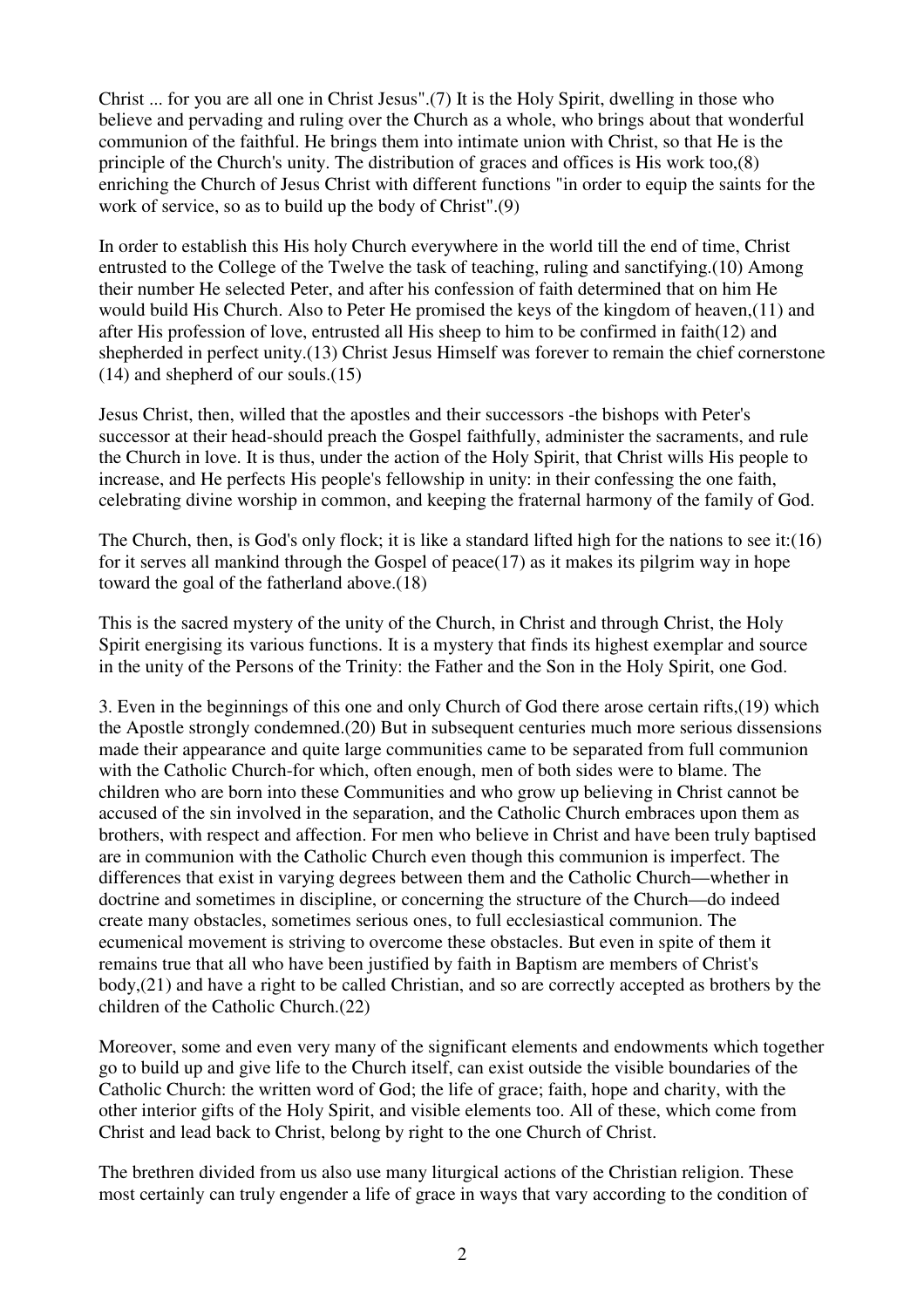each Church or Community. These liturgical actions must be regarded as capable of giving access to the community of salvation.

It follows that the separated Churches(23) and Communities as such, though we believe them to be deficient in some respects, have been by no means deprived of significance and importance in the mystery of salvation. For the Spirit of Christ has not refrained from using them as means of salvation which derive their efficacy from the very fullness of grace and truth entrusted to the Church.

Nevertheless, our separated brethren, whether considered as individuals or as Communities and Churches, are not blessed with that unity which Jesus Christ wished to bestow on all those who through Him were born again into one body, and with Him quickened to newness of life-that unity which the Holy Scriptures and the ancient Tradition of the Church proclaim. For it is only through Christ's Catholic Church, which is "the all-embracing means of salvation," that they can benefit fully from the means of salvation. We believe that Our Lord entrusted all the blessings of the New Covenant to the apostolic college alone, of which Peter is the head, in order to establish the one Body of Christ on earth to which all should be fully incorporated who belong in any way to the people of God. This people of God, though still in its members liable to sin, is ever growing in Christ during its pilgrimage on earth, and is guided by God's gentle wisdom, according to His hidden designs, until it shall happily arrive at the fullness of eternal glory in the heavenly Jerusalem.

4. Today, in many parts of the world, under the inspiring grace of the Holy Spirit, many efforts are being made in prayer, word and action to attain that fullness of unity which Jesus Christ desires. The Sacred Council exhorts all the Catholic faithful to recognise the signs of the times and to take an active and intelligent part in the work of ecumenism.

The term "ecumenical movement" indicates the initiatives and activities planned and undertaken, according to the various needs of the Church and as opportunities offer, to promote Christian unity. These are: first, every effort to avoid expressions, judgments and actions which do not represent the condition of our separated brethren with truth and fairness and so make mutual relations with them more difficult; then, "dialogue" between competent experts from different Churches and Communities. At these meetings, which are organised in a religious spirit, each explains the teaching of his Communion in greater depth and brings out clearly its distinctive features. In such dialogue, everyone gains a truer knowledge and more just appreciation of the teaching and religious life of both Communions. In addition, the way is prepared for cooperation between them in the duties for the common good of humanity which are demanded by every Christian conscience; and, wherever this is allowed, there is prayer in common. Finally, all are led to examine their own faithfulness to Christ's will for the Church and accordingly to undertake with vigor the task of renewal and reform.

When such actions are undertaken prudently and patiently by the Catholic faithful, with the attentive guidance of their bishops, they promote justice and truth, concord and collaboration, as well as the spirit of brotherly love and unity. This is the way that, when the obstacles to perfect ecclesiastical communion have been gradually overcome, all Christians will at last, in a common celebration of the Eucharist, be gathered into the one and only Church in that unity which Christ bestowed on His Church from the beginning. We believe that this unity subsists in the Catholic Church as something she can never lose, and we hope that it will continue to increase until the end of time.

However, it is evident that, when individuals wish for full Catholic communion, their preparation and reconciliation is an undertaking which of its nature is distinct from ecumenical action. But there is no opposition between the two, since both proceed from the marvellous ways of God.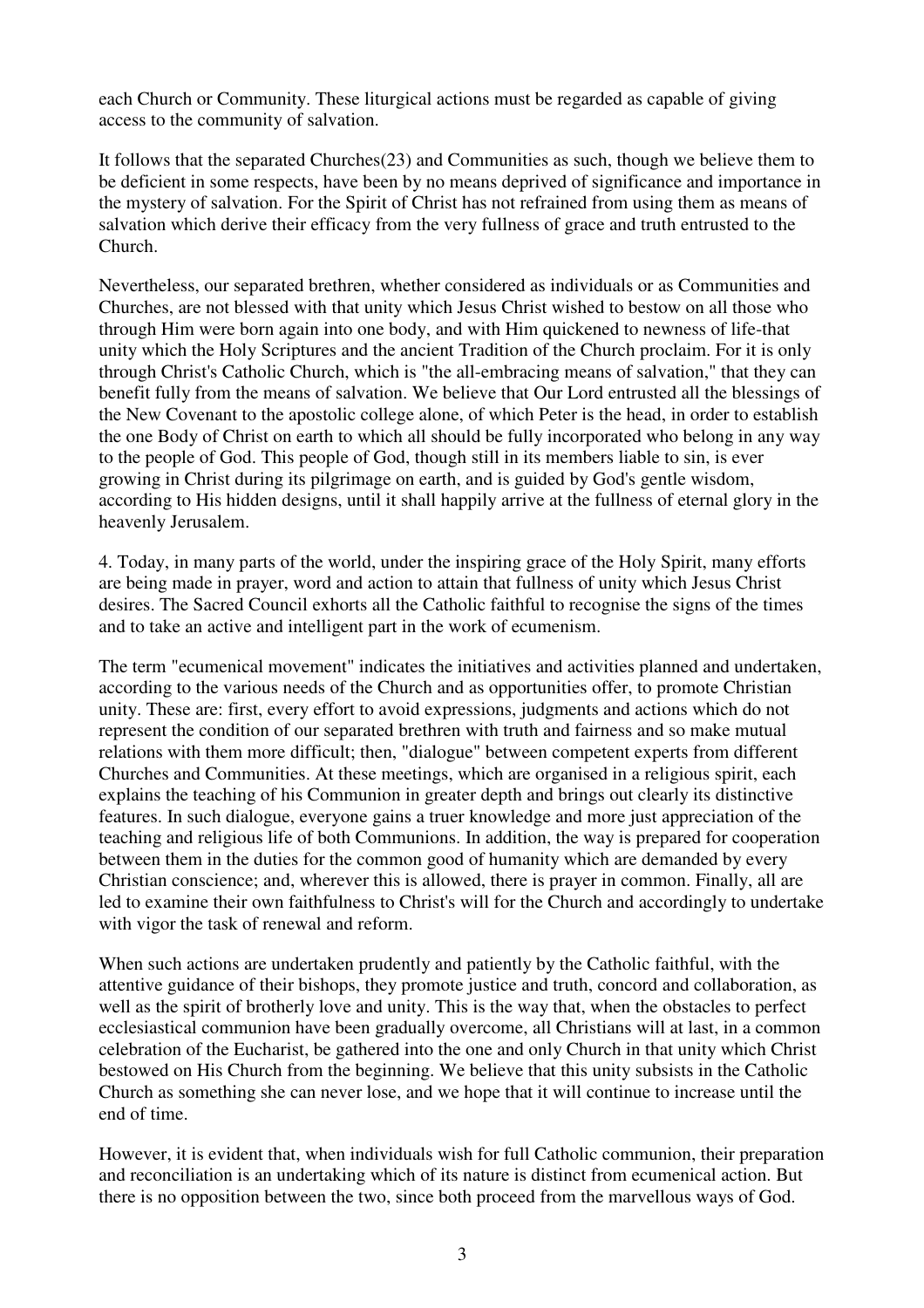Catholics, in their ecumenical work, must assuredly be concerned for their separated brethren, praying for them, keeping them informed about the Church, making the first approaches toward them. But their primary duty is to make a careful and honest appraisal of whatever needs to be done or renewed in the Catholic household itself, in order that its life may bear witness more clearly and faithfully to the teachings and institutions which have come to it from Christ through the Apostles.

For although the Catholic Church has been endowed with all divinely revealed truth and with all means of grace, yet its members fail to live by them with all the fervor that they should, so that the radiance of the Church's image is less clear in the eyes of our separated brethren and of the world at large, and the growth of God's kingdom is delayed. All Catholics must therefore aim at Christian perfection(24) and, each according to his station, play his part that the Church may daily be more purified and renewed. For the Church must bear in her own body the humility and dying of Jesus,(25) against the day when Christ will present her to Himself in all her glory without spot or wrinkle.(26)

All in the Church must preserve unity in essentials. But let all, according to the gifts they have received enjoy a proper freedom, in their various forms of spiritual life and discipline, in their different liturgical rites, and even in their theological elaborations of revealed truth. In all things let charity prevail. If they are true to this course of action, they will be giving ever better expression to the authentic catholicity and apostolicity of the Church.

On the other hand, Catholics must gladly acknowledge and esteem the truly Christian endowments from our common heritage which are to be found among our separated brethren. It is right and salutary to recognise the riches of Christ and virtuous works in the lives of others who are bearing witness to Christ, sometimes even to the shedding of their blood. For God is always wonderful in His works and worthy of all praise.

Nor should we forget that anything wrought by the grace of the Holy Spirit in the hearts of our separated brethren can be a help to our own edification. Whatever is truly Christian is never contrary to what genuinely belongs to the faith; indeed, it can always bring a deeper realisation of the mystery of Christ and the Church.

Nevertheless, the divisions among Christians prevent the Church from attaining the fullness of catholicity proper to her, in those of her sons who, though attached to her by Baptism, are yet separated from full communion with her. Furthermore, the Church herself finds it more difficult to express in actual life her full catholicity in all her bearings.

This Sacred Council is gratified to note that the participation by the Catholic faithful in ecumenical work is growing daily. It commends this work to the bishops everywhere in the world to be vigorously stimulated by them and guided with prudence.

# **CHAPTER II**

# **THE PRACTICE OF ECUMENISM**

5. The attainment of union is the concern of the whole Church, faithful and shepherds alike. This concern extends to everyone, according to his talent, whether it be exercised in his daily Christian life or in his theological and historical research. This concern itself reveals already to some extent the bond of brotherhood between all Christians and it helps toward that full and perfect unity which God in His kindness wills.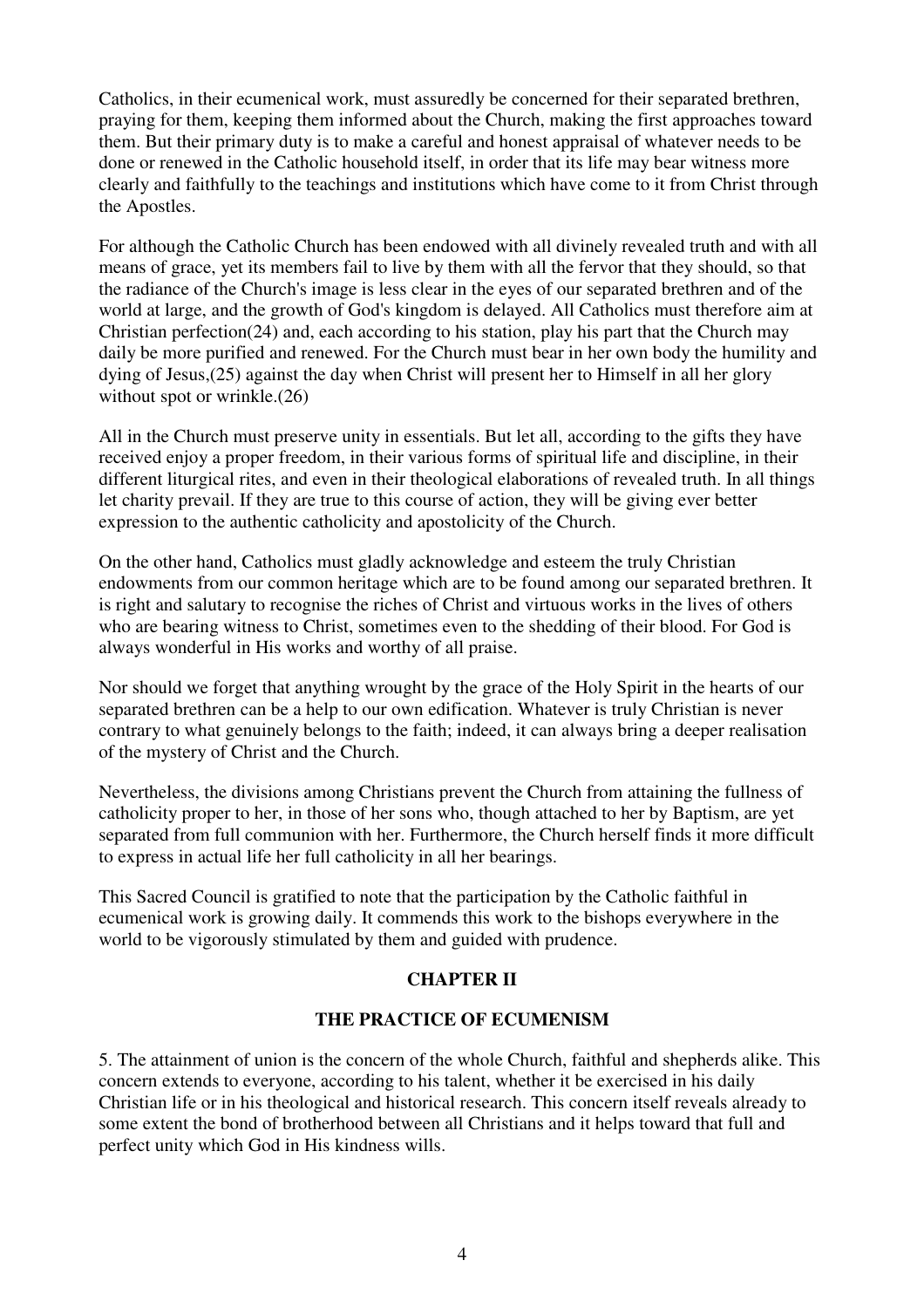6. Every renewal of the Church(27) is essentially grounded in an increase of fidelity to her own calling. Undoubtedly this is the basis of the movement toward unity.

Christ summons the Church to continual reformation as she sojourns here on earth. The Church is always in need of this, in so far as she is an institution of men here on earth. Thus if, in various times and circumstances, there have been deficiencies in moral conduct or in church discipline, or even in the way that church teaching has been formulated-to be carefully distinguished from the deposit of faith itself-these can and should be set right at the opportune moment.

Church renewal has therefore notable ecumenical importance. Already in various spheres of the Church's life, this renewal is taking place. The Biblical and liturgical movements, the preaching of the word of God and catechetics, the apostolate of the laity, new forms of religious life and the spirituality of married life, and the Church's social teaching and activity-all these should be considered as pledges and signs of the future progress of ecumenism.

7. There can be no ecumenism worthy of the name without a change of heart. For it is from renewal of the inner life of our minds,(28) from self-denial and an unstinted love that desires of unity take their rise and develop in a mature way. We should therefore pray to the Holy Spirit for the grace to be genuinely self-denying, humble. gentle in the service of others, and to have an attitude of brotherly generosity towards them. St. Paul says: "I, therefore, a prisoner for the Lord, beg you to lead a life worthy of the calling to which you have been called, with all humility and meekness, with patience, forbearing one another in love, eager to maintain the unity of the spirit in the bond of peace".(29) This exhortation is directed especially to those raised to sacred Orders precisely that the work of Christ may be continued. He came among us "not to be served but to serve".(30)

The words of St. John hold good about sins against unity: "If we say we have not sinned, we make him a liar, and his word is not in us".(31) So we humbly beg pardon of God and of our separated brethren, just as we forgive them that trespass against us.

All the faithful should remember that the more effort they make to live holier lives according to the Gospel, the better will they further Christian unity and put it into practice. For the closer their union with the Father, the Word, and the Spirit, the more deeply and easily will they be able to grow in mutual brotherly love.

8. This change of heart and holiness of life, along with public and private prayer for the unity of Christians, should be regarded as the soul of the whole ecumenical movement, and merits the name, "spiritual ecumenism."

It is a recognised custom for Catholics to have frequent recourse to that prayer for the unity of the Church which the Saviour Himself on the eve of His death so fervently appealed to His Father: "That they may all be one".(32)

In certain special circumstances, such as the prescribed prayers "for unity," and during ecumenical gatherings, it is allowable, indeed desirable that Catholics should join in prayer with their separated brethren. Such prayers in common are certainly an effective means of obtaining the grace of unity, and they are a true expression of the ties which still bind Catholics to their separated brethren. "For where two or three are gathered together in my name, there am I in the midst of them".(33)

Yet worship in common (communicatio in sacris) is not to be considered as a means to be used indiscriminately for the restoration of Christian unity. There are two main principles governing the practice of such common worship: first, the bearing witness to the unity of the Church, and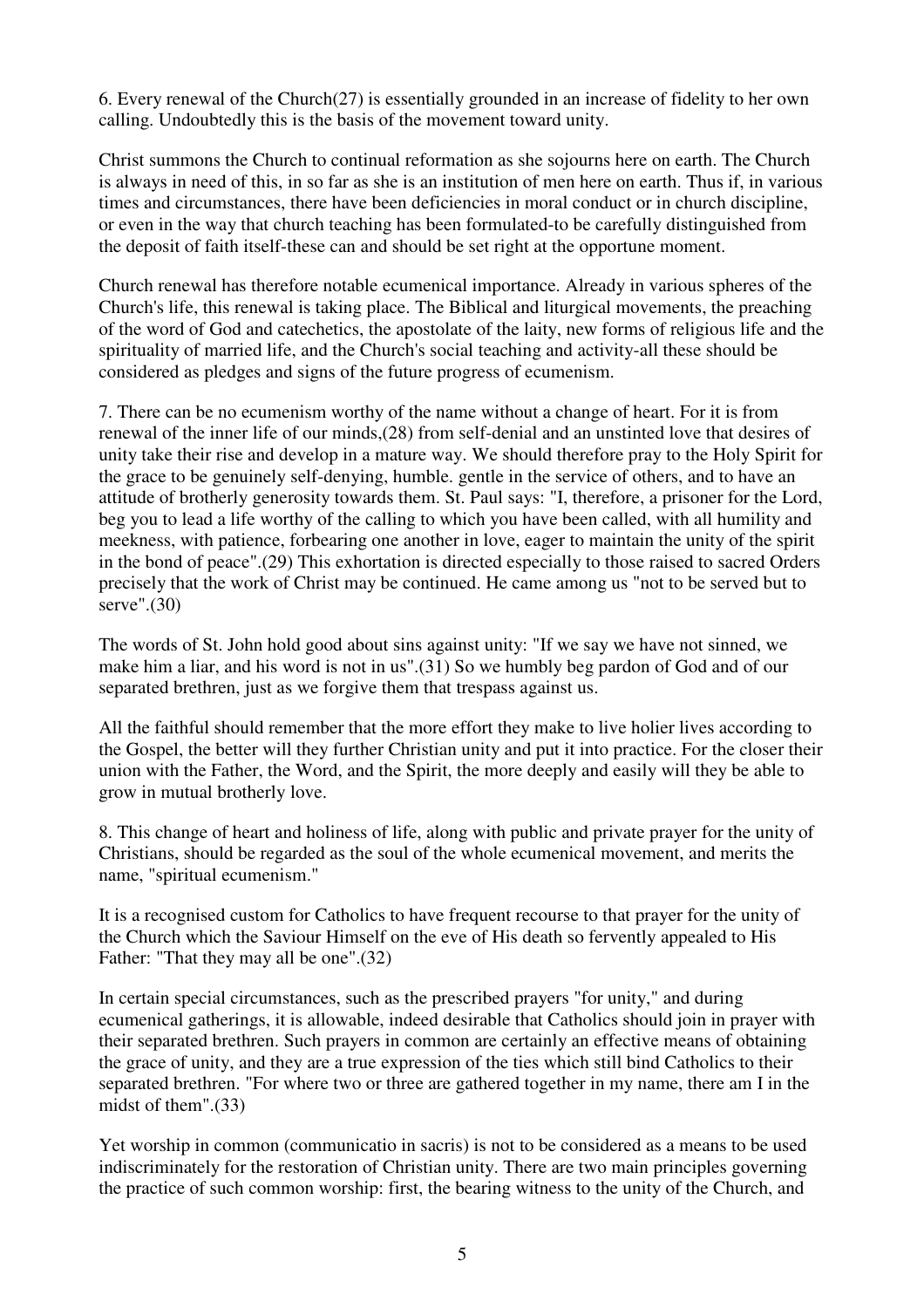second, the sharing in the means of grace. Witness to the unity of the Church very generally forbids common worship to Christians, but the grace to be had from it sometimes commends this practice. The course to be adopted, with due regard to all the circumstances of time, place, and persons, is to be decided by local episcopal authority, unless otherwise provided for by the Bishops' Conference according to its statutes, or by the Holy See.

9. We must get to know the outlook of our separated brethren. To achieve this purpose, study is of necessity required, and this must be pursued with a sense of realism and good will. Catholics, who already have a proper grounding, need to acquire a more adequate understanding of the respective doctrines of our separated brethren, their history, their spiritual and liturgical life, their religious psychology and general background. Most valuable for this purpose are meetings of the two sides-especially for discussion of theological problems-where each can treat with the other on an equal footing-provided that those who take part in them are truly competent and have the approval of the bishops. From such dialogue will emerge still more clearly what the situation of the Catholic Church really is. In this way too the outlook of our separated brethren will be better understood, and our own belief more aptly explained.

10. Sacred theology and other branches of knowledge, especially of an historical nature, must be taught with due regard for the ecumenical point of view, so that they may correspond more exactly with the facts.

It is most important that future shepherds and priests should have mastered a theology that has been carefully worked out in this way and not polemically, especially with regard to those aspects which concern the relations of separated brethren with the Catholic Church.

This importance is the greater because the instruction and spiritual formation of the faithful and of religious depends so largely on the formation which their priests have received.

Moreover, Catholics engaged in missionary work in the same territories as other Christians ought to know, particularly in these times, the problems and the benefits in their apostolate which derive from the ecumenical movement.

11. The way and method in which the Catholic faith is expressed should never become an obstacle to dialogue with our brethren. It is, of course, essential that the doctrine should be clearly presented in its entirety. Nothing is so foreign to the spirit of ecumenism as a false irenicism, in which the purity of Catholic doctrine suffers loss and its genuine and certain meaning is clouded.

At the same time, the Catholic faith must be explained more profoundly and precisely, in such a way and in such terms as our separated brethren can also really understand.

Moreover, in ecumenical dialogue, Catholic theologians standing fast by the teaching of the Church and investigating the divine mysteries with the separated brethren must proceed with love for the truth, with charity, and with humility. When comparing doctrines with one another, they should remember that in Catholic doctrine there exists a "hierarchy" of truths, since they vary in their relation to the fundamental Christian faith. Thus the way will be opened by which through fraternal rivalry all will be stirred to a deeper understanding and a clearer presentation of the unfathomable riches of Christ.(34)

12. Before the whole world let all Christians confess their faith in the triune God, one and three in the incarnate Son of God, our Redeemer and Lord. United in their efforts, and with mutual respect, let them bear witness to our common hope which does not play us false. In these days when cooperation in social matters is so widespread, all men without exception are called to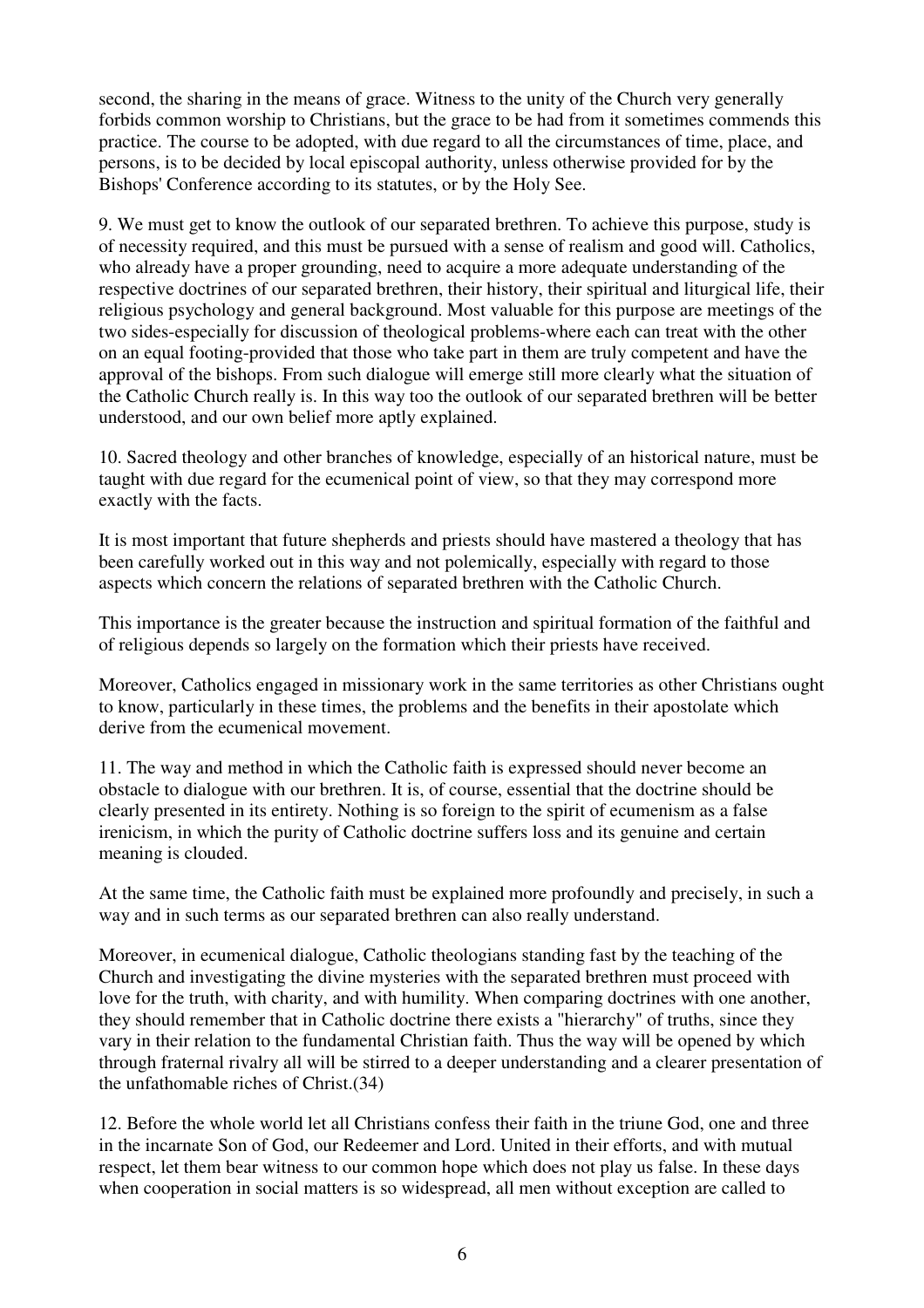work together, with much greater reason all those who believe in God, but most of all, all Christians in that they bear the name of Christ. Cooperation among Christians vividly expresses the relationship which in fact already unites them, and it sets in clearer relief the features of Christ the Servant. This cooperation, which has already begun in many countries, should be developed more and more, particularly in regions where a social and technical evolution is taking place be it in a just evaluation of the dignity of the human person, the establishment of the blessings of peace, the application of Gospel principles to social life, the advancement of the arts and sciences in a truly Christian spirit, or also in the use of various remedies to relieve the afflictions of our times such as famine and natural disasters, illiteracy and poverty, housing shortage and the unequal distribution of wealth. All believers in Christ can, through this cooperation, be led to acquire a better knowledge and appreciation of one another, and so pave the way to Christian unity.

# **CHAPTER III**

# **CHURCHES AND ECCLESIAL COMMUNITIES SEPARATED FROM THE ROMAN APOSTOLIC SEE**

13. We now turn our attention to the two chief types of division as they affect the seamless robe of Christ.

The first divisions occurred in the East, when the dogmatic formulae of the Councils of Ephesus and Chalcedon were challenged, and later when ecclesiastical communion between the Eastern Patriarchates and the Roman See was dissolved.

Other divisions arose more than four centuries later in the West, stemming from the events which are usually referred to as "The Reformation." As a result, many Communions, national or confessional, were separated from the Roman See. Among those in which Catholic traditions and institutions in part continue to exist, the Anglican Communion occupies a special place.

These various divisions differ greatly from one another not only by reason of their origin, place and time, but especially in the nature and seriousness of questions bearing on faith and the structure of the Church. Therefore, without minimising the differences between the various Christian bodies, and without overlooking the bonds between them which exist in spite of divisions, this holy Council decides to propose the following considerations for prudent ecumenical action.

# **I. The Special Consideration of the Eastern Churches**

14. For many centuries the Church of the East and that of the West each followed their separate ways though linked in a brotherly union of faith and sacramental life; the Roman See by common consent acted as guide when disagreements arose between them over matters of faith or discipline. Among other matters of great importance, it is a pleasure for this Council to remind everyone that there flourish in the East many particular or local Churches, among which the Patriarchal Churches hold first place, and of these not a few pride themselves in tracing their origins back to the apostles themselves. Hence a matter of primary concern and care among the Easterns, in their local churches, has been, and still is, to preserve the family ties of common faith and charity which ought to exist between sister Churches.

Similarly it must not be forgotten that from the beginning the Churches of the East have had a treasury from which the Western Church has drawn extensively-in liturgical practice, spiritual tradition, and law. Nor must we undervalue the fact that it was the ecumenical councils held in the East that defined the basic dogmas of the Christian faith, on the Trinity, on the Word of God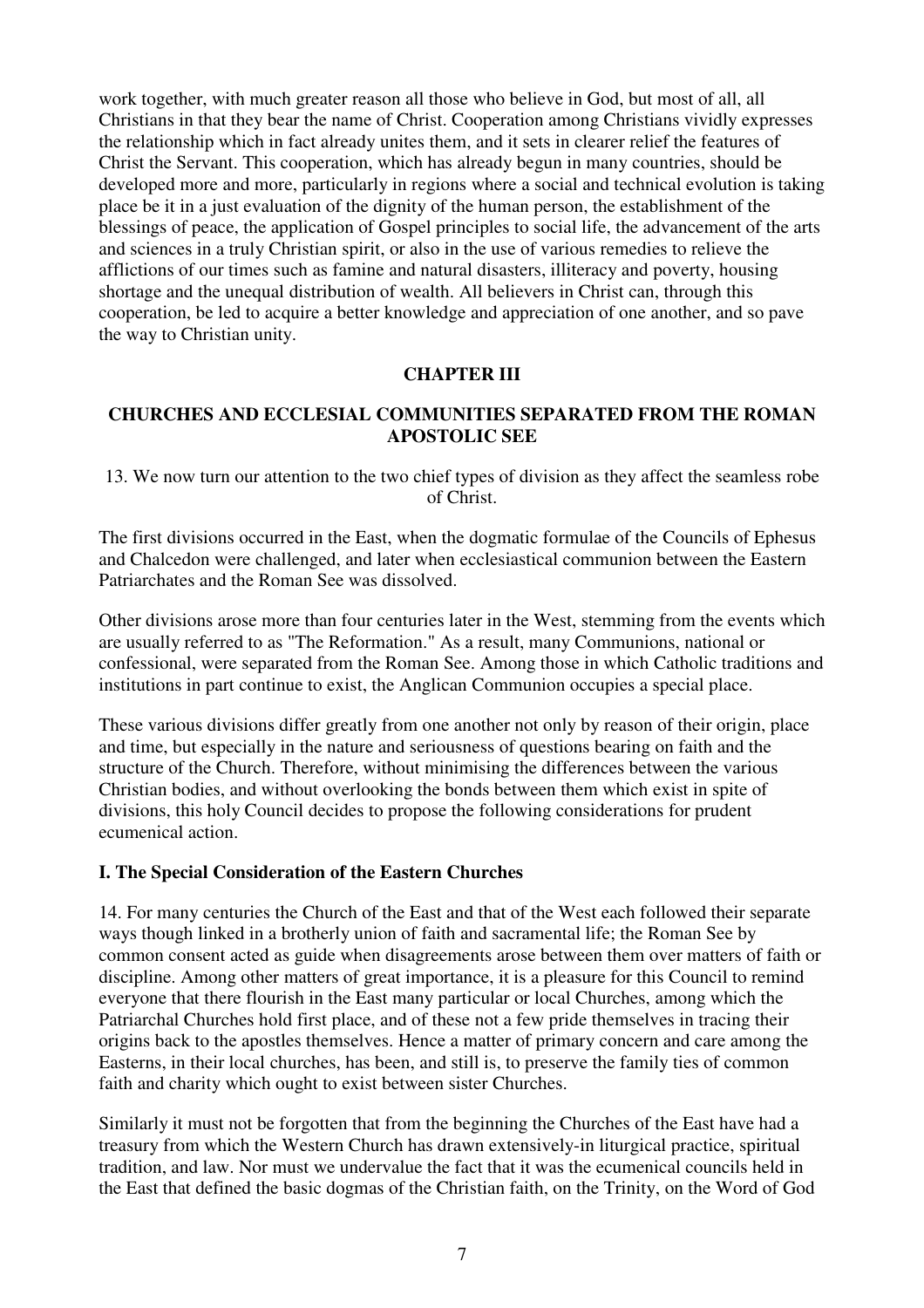Who took flesh of the Virgin Mary. To preserve this faith these Churches have suffered and still suffer much.

However, the heritage handed down by the apostles was received with differences of form and manner, so that from the earliest times of the Church it was explained variously in different places, owing to diversities of genius and conditions of life. All this, quite apart from external causes, prepared the way for decisions arising also from a lack of charity and mutual understanding.

For this reason the Holy Council urges all, but especially those who intend to devote themselves to the restoration of full communion hoped for between the Churches of the East and the Catholic Church, to give due consideration to this special feature of the origin and growth of the Eastern Churches, and to the character of the relations which obtained between them and the Roman See before separation. They must take full account of all these factors and, where this is done, it will greatly contribute to the dialogue that is looked for.

15. Everyone also knows with what great love the Christians of the East celebrate the sacred liturgy, especially the eucharistic celebration, source of the Church's life and pledge of future glory, in which the faithful, united with their bishop, have access to God the Father through the Son, the Word made flesh, Who suffered and has been glorified, and so, in the outpouring of the Holy Spirit, they enter into communion with the most holy Trinity, being made "sharers of the divine nature".(35) Hence, through the celebration of the Holy Eucharist in each of these churches, the Church of God is built up and grows in stature(36) and through concelebration, their communion with one another is made manifest.

In this liturgical worship, the Christians of the East pay high tribute, in beautiful hymns of praise, to Mary ever Virgin, whom the ecumenical Council of Ephesus solemnly proclaimed to be the holy Mother of God, so that Christ might be acknowledged as being truly Son of God and Son of Man, according to the Scriptures. Many also are the saints whose praise they sing, among them the Fathers of the universal Church.

These Churches, although separated from us, yet possess true sacraments and above all, by apostolic succession, the priesthood and the Eucharist, whereby they are linked with us in closest intimacy. Therefore some worship in common (communicatio in sacris), given suitable circumstances and the approval of Church authority, is not only possible but to be encouraged.

Moreover, in the East are found the riches of those spiritual traditions which are given expression especially in monastic life. There from the glorious times of the holy Fathers, monastic spirituality flourished which, then later flowed over into the Western world, and there provided the source from which Latin monastic life took its rise and has drawn fresh vigour ever since. Catholics therefore are earnestly recommended to avail themselves of the spiritual riches of the Eastern Fathers which lift up the whole man to the contemplation of the divine.

The very rich liturgical and spiritual heritage of the Eastern Churches should be known, venerated, preserved and cherished by all. They must recognise that this is of supreme importance for the faithful preservation of the fullness of Christian tradition, and for bringing about reconciliation between Eastern and Western Christians.

16. Already from the earliest times the Eastern Churches followed their own forms of ecclesiastical law and custom, which were sanctioned by the approval of the Fathers of the Church, of synods, and even of ecumenical councils. Far from being an obstacle to the Church's unity, a certain diversity of customs and observances only adds to her splendour, and is of great help in carrying out her mission, as has already been stated. To remove, then, all shadow of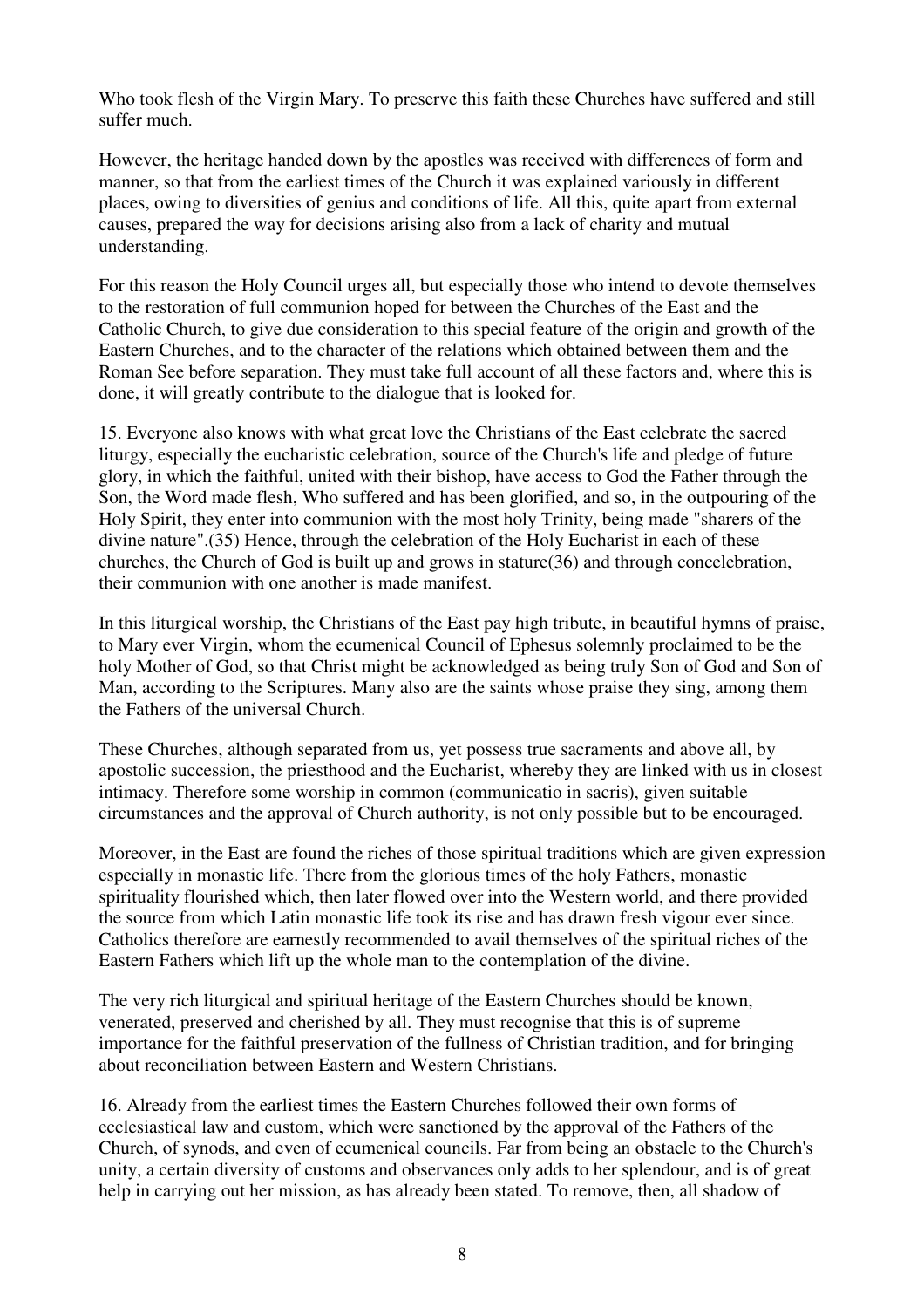doubt, this holy Council solemnly declares that the Churches of the East, while remembering the necessary unity of the whole Church, have the power to govern themselves according to the disciplines proper to them, since these are better suited to the character of their faithful, and more for the good of their souls. The perfect observance of this traditional principle not always indeed carried out in practice, is one of the essential prerequisites for any restoration of unity.

17. What has just been said about the lawful variety that can exist in the Church must also be taken to apply to the differences in theological expression of doctrine. In the study of revelation East and West have followed different methods, and have developed differently their understanding and confession of God's truth. It is hardly surprising, then, if from time to time one tradition has come nearer to a full appreciation of some aspects of a mystery of revelation than the other, or has expressed it to better advantage. In such cases, these various theological expressions are to be considered often as mutually complementary rather than conflicting. Where the authentic theological traditions of the Eastern Church are concerned, we must recognize the admirable way in which they have their roots in Holy Scripture, and how they are nurtured and given expression in the life of the liturgy. They derive their strength too from the living tradition of the apostles and from the works of the Fathers and spiritual writers of the Eastern Churches. Thus they promote the right ordering of Christian life and, indeed, pave the way to a full vision of Christian truth.

All this heritage of spirituality and liturgy, of discipline and theology, in its various traditions, this holy synod declares to belong to the full Catholic and apostolic character of the Church. We thank God that many Eastern children of the Catholic Church, who preserve this heritage, and wish to express it more faithfully and completely in their lives, are already living in full communion with their brethren who follow the tradition of the West.

18. After taking all these factors into consideration, this Sacred Council solemnly repeats the declaration of previous Councils and Roman Pontiffs, that for the restoration or the maintenance of unity and communion it is necessary "to impose no burden beyond what is essential".(37) It is the Council's urgent desire that, in the various organisations and living activities of the Church, every effort should be made toward the gradual realisation of this unity, especially by prayer, and by fraternal dialogue on points of doctrine and the more pressing pastoral problems of our time. Similarly, the Council commends to the shepherds and faithful of the Catholic Church to develop closer relations with those who are no longer living in the East but are far from home, so that friendly collaboration with them may increase, in the spirit of love, to the exclusion of all feeling of rivalry or strife. If this cause is wholeheartedly promoted, the Council hopes that the barrier dividing the Eastern Church and Western Church will be removed, and that at last there may be but the one dwelling, firmly established on Christ Jesus, the cornerstone, who will make both one.(38)

# **II. Separated Churches and Ecclesial Communities in the West**

19. In the great upheaval which began in the West toward the end of the Middle Ages, and in later times too, Churches and ecclesial Communities came to be separated from the Apostolic See of Rome. Yet they have retained a particularly close affinity with the Catholic Church as a result of the long centuries in which all Christendom lived together in ecclesiastical communion.

However, since these Churches and ecclesial Communities, on account of their different origins, and different teachings in matters of doctrine on the spiritual life, vary considerably not only with us, but also among themselves, the task of describing them at all adequately is extremely difficult; and we have no intention of making such an attempt here.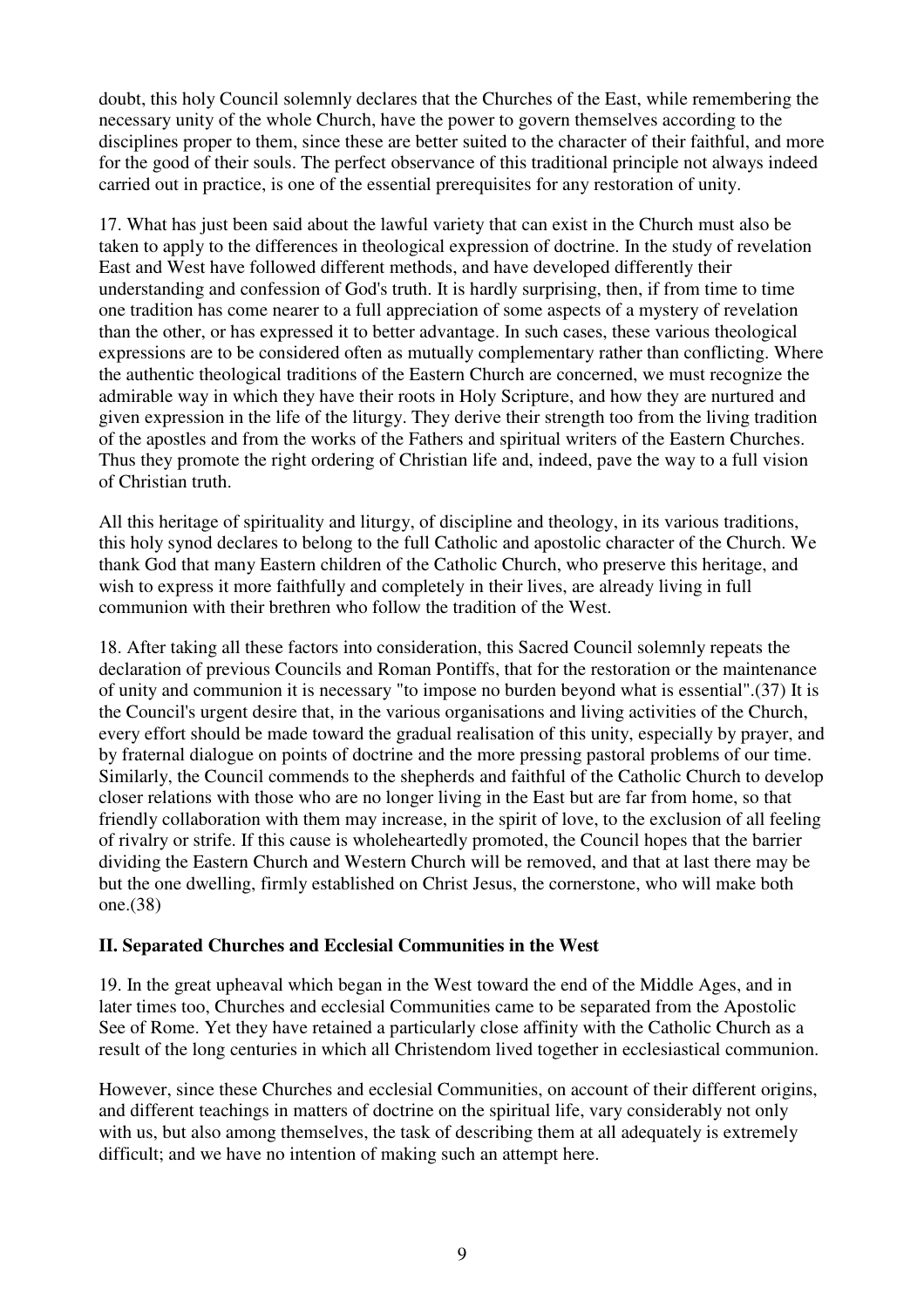Although the ecumenical movement and the desire for peace with the Catholic Church have not yet taken hold everywhere, it is our hope that ecumenical feeling and mutual esteem may gradually increase among all men.

It must however be admitted that in these Churches and ecclesial Communities there exist important differences from the Catholic Church, not only of an historical, sociological, psychological and cultural character, but especially in the interpretation of revealed truth. To make easier the ecumenical dialogue in spite of these differences, we wish to set down some considerations which can, and indeed should, serve as a basis and encouragement for such dialogue.

20. Our thoughts turn first to those Christians who make open confession of Jesus Christ as God and Lord and as the sole Mediator between God and men, to the glory of the one God, Father, Son and Holy Spirit. We are aware indeed that there exist considerable divergences from the doctrine of the Catholic Church concerning Christ Himself, the Word of God made flesh, the work of redemption, and consequently, concerning the mystery and ministry of the Church, and the role of Mary in the plan of salvation. But we rejoice to see that our separated brethren look to Christ as the source and center of Church unity. Their longing for union with Christ inspires them to seek an ever closer unity, and also to bear witness to their faith among the peoples of the earth.

21. A love and reverence of Sacred Scripture which might be described as devotion, leads our brethren to a constant meditative study of the sacred text. For the Gospel "is the power of God for salvation to every one who has faith, to the Jew first and then to the Greek".(39)

While invoking the Holy Spirit, they seek in these very Scriptures God as it were speaking to them in Christ, Whom the prophets foretold, Who is the Word of God made flesh for us. They contemplate in the Scriptures the life of Christ and what the Divine Master taught and did for our salvation, especially the mysteries of His death and resurrection.

But while the Christians who are separated from us hold the divine authority of the Sacred Books, they differ from ours-some in one way, some in another-regarding the relationship between Scripture and the Church. For, according to Catholic belief, the authentic teaching authority of the Church has a special place in the interpretation and preaching of the written word of God.

But Sacred Scriptures provide for the work of dialogue an instrument of the highest value in the mighty hand of God for the attainment of that unity which the Saviour holds out to all.

22. Whenever the Sacrament of Baptism is duly administered as Our Lord instituted it, and is received with the right dispositions, a person is truly incorporated into the crucified and glorified Christ, and reborn to a sharing of the divine life, as the Apostle says: "You were buried together with Him in Baptism, and in Him also rose again-through faith in the working of God, who raised Him from the dead".(40)

Baptism therefore establishes a sacramental bond of unity which links all who have been reborn by it. But of itself Baptism is only a beginning, an inauguration wholly directed toward the fullness of life in Christ. Baptism, therefore, envisages a complete profession of faith, complete incorporation in the system of salvation such as Christ willed it to be, and finally complete ingrafting in eucharistic communion.

Though the ecclesial Communities which are separated from us lack the fullness of unity with us flowing from Baptism, and though we believe they have not retained the proper reality of the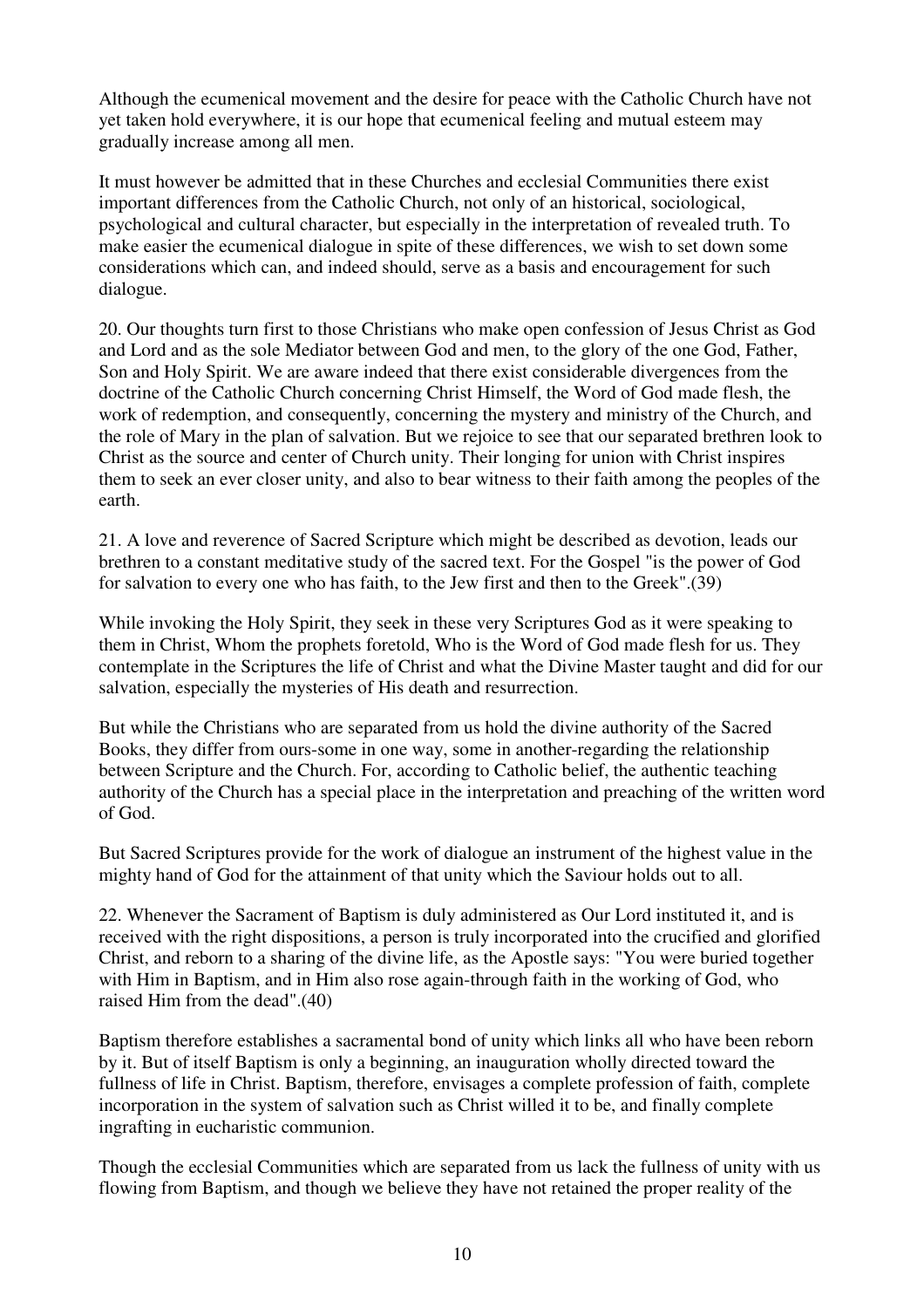eucharistic mystery in its fullness, especially because of the absence of the sacrament of Orders, nevertheless when they commemorate His death and resurrection in the Lord's Supper, they profess that it signifies life in communion with Christ and look forward to His coming in glory. Therefore the teaching concerning the Lord's Supper, the other sacraments, worship, the ministry of the Church, must be the subject of the dialogue.

23. The daily Christian life of these brethren is nourished by their faith in Christ and strengthened by the grace of Baptism and by hearing the word of God. This shows itself in their private prayer, their meditation on the Bible, in their Christian family life, and in the worship of a community gathered together to praise God. Moreover, their form of worship sometimes displays notable features of the liturgy which they shared with us of old.

Their faith in Christ bears fruit in praise and thanksgiving for the blessings received from the hands of God. Among them, too, is a strong sense of justice and a true charity toward their neighbor. This active faith has been responsible for many organizations for the relief of spiritual and material distress, the furtherance of the education of youth, the improvement of the social conditions of life, and the promotion of peace throughout the world.

While it is true that many Christians understand the moral teaching of the Gospel differently from Catholics, and do not accept the same solutions to the more difficult problems of modern society, nevertheless they share our desire to stand by the words of Christ as the source of Christian virtue, and to obey the command of the Apostle: "And whatever you do, in word or in work, do all in the name of the Lord Jesus Christ, giving thanks to God the Father through Him".(41) For that reason an ecumenical dialogue might start with discussion of the application of the Gospel to moral conduct.

24. Now that we have briefly set out the conditions for ecumenical action and the principles by which it is to be directed, we look with confidence to the future. This Sacred Council exhorts the faithful to refrain from superficiality and imprudent zeal, which can hinder real progress toward unity. Their ecumenical action must be fully and sincerely Catholic, that is to say, faithful to the truth which we have received from the apostles and Fathers of the Church, in harmony with the faith which the Catholic Church has always professed, and at the same time directed toward that fullness to which Our Lord wills His Body to grow in the course of time.

It is the urgent wish of this Holy Council that the measures undertaken by the sons of the Catholic Church should develop in conjunction with those of our separated brethren so that no obstacle be put in the ways of divine Providence and no preconceived judgments impair the future inspirations of the Holy Spirit. The Council moreover professes its awareness that human powers and capacities cannot achieve this holy objective-the reconciling of all Christians in the unity of the one and only Church of Christ. It is because of this that the Council rests all its hope on the prayer of Christ for the Church, on our Father's love for us, and on the power of the Holy Spirit. "And hope does not disappoint, because God's love has been poured into our hearts through the Holy Spirit, who has been given to us".(42)

Each and all these matters which are set forth in this Decree have been favourably voted on by the Fathers of the Council. And We, by the apostolic authority given Us by Christ and in union with the Fathers, approve, decree and establish them in the Holy Spirit and command that they be promulgated for the glory of God.

*Given in Rome at St. Peter's, November 21, 1964*